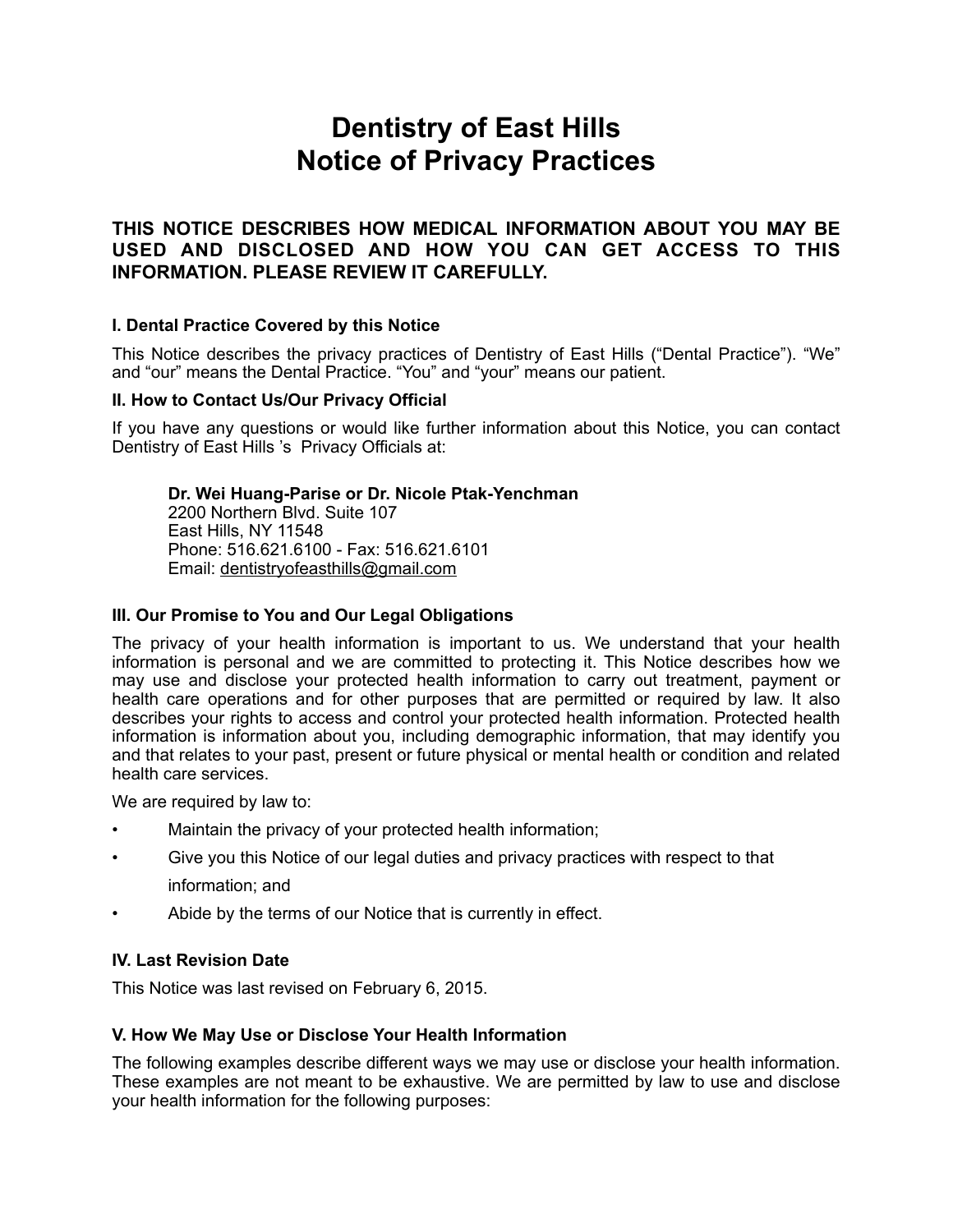## **A. Common Uses and Disclosures**

**1. Treatment.** We may use your health information to provide you with dental treatment or services, such as cleaning or examining your teeth or performing dental procedures. We may disclose health information about you to dental specialists, physicians, or other health care professionals involved in your care.

**2. Payment.** We may use and disclose your health information to obtain payment from health plans and insurers for the care that we provide to you.

**3. Health Care Operations.** We may use and disclose health information about you in connection with health care operations necessary to run our practice, including review of our treatment and services, training, evaluating the performance of our staff and health care professionals, quality assurance, financial or billing audits, legal matters, and business planning and development.

**4. Appointment Reminders.** We may use or disclose your health information when contacting you to remind you of a dental appointment. We may contact you by using a postcard, letter, phone call, voice message, text or email.

**5. Treatment Alternatives and Health-Related Benefits and Services.** We may use and disclose your health information to tell you about treatment options or alternatives or healthrelated benefits and services that may be of interest to you.

**6. Disclosure to Family Members and Friends.** We may disclose your health information to a family member or friend who is involved with your care or payment for your care if you do not object or, if you are not present, we believe it is in your best interest to do so.

**7. Disclosure to Business Associates.** We may disclose your protected health information to our third-party service providers (called, "business associates") that perform functions on our behalf or provide us with services if the information is necessary for such functions or services. For example, we may use a business associate to assist us in maintaining our practice management software. All of our business associates are obligated, under contract with us, to protect the privacy of your information and are not allowed to use or disclose any information other than as specified in our contract.

#### **B. Less Common Uses and Disclosures**

**1. Disclosures Required by Law.** We may use or disclose patient health information to the extent we are required by law to do so. For example, we are required to disclose patient health information to the U.S. Department of Health and Human EASTServices so that it can investigate complaints or determine our compliance with HIPAA.

**2. Public Health Activities.** We may disclose patient health information for public health activities and purposes, which include: preventing or controlling disease, injury or disability; reporting births or deaths; reporting child abuse or neglect; reporting adverse reactions to medications or foods; reporting product defects; enabling product recalls; and notifying a person who may have been exposed to a disease or may be at risk for contracting or spreading a disease or condition.

**3. Victims of Abuse, Neglect or Domestic Violence.** We may disclose health information to the appropriate government authority about a patient whom we believe is a victim of abuse, neglect or domestic violence.

**4. Health Oversight Activities.** We may disclose patient health information to a health oversight agency for activities necessary for the government to provide appropriate oversight of the health care system, certain government benefit programs, and compliance with certain civil rights laws.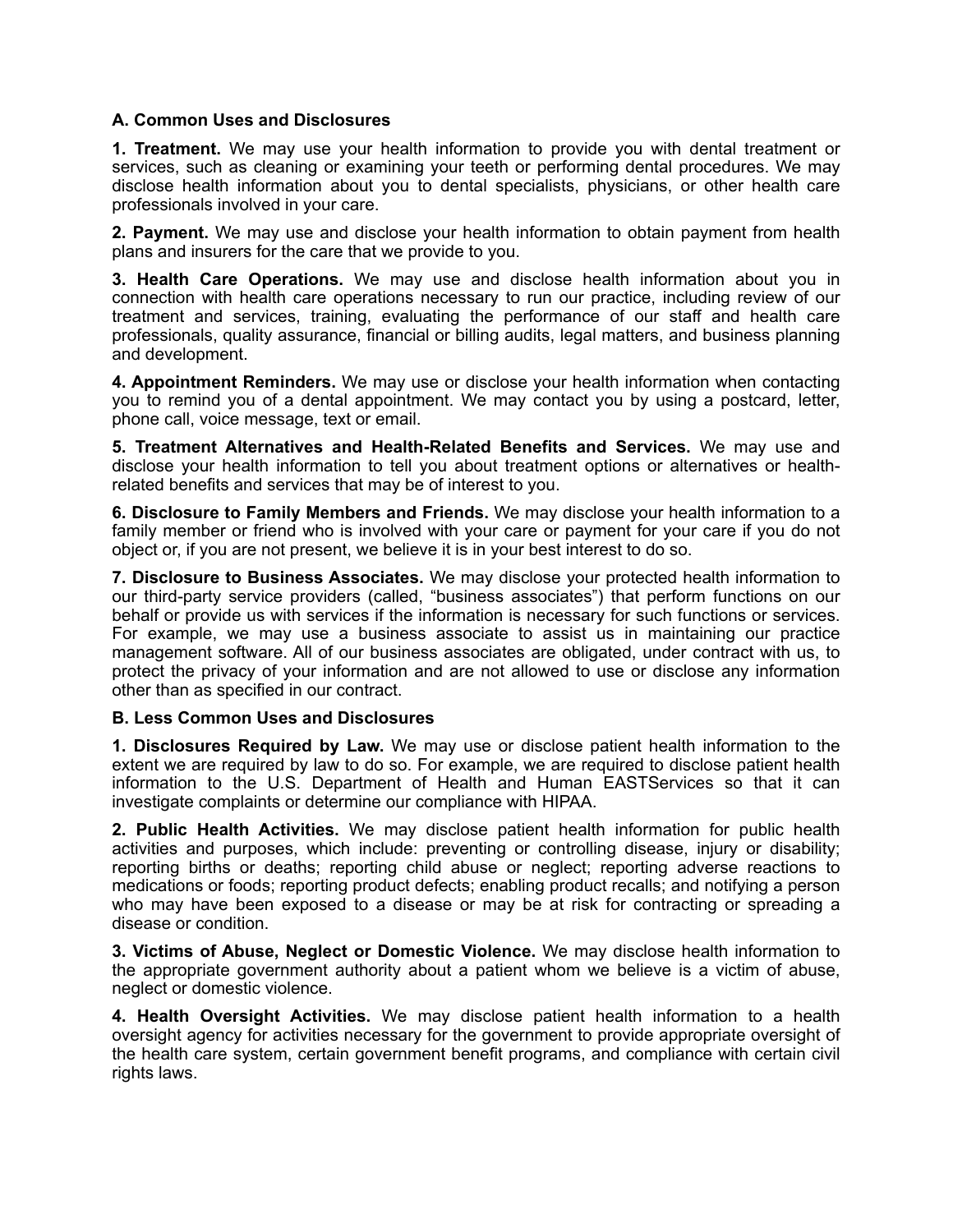**5. Lawsuits and Legal Actions.** We may disclose patient health information in response to (i) a court or administrative order or (ii) a subpoena, discovery request, or other lawful process that is not ordered by a court if efforts have been made to notify the patient or to obtain an order protecting the information requested.

**6. Law Enforcement Purposes.** We may disclose your health information to a law enforcement official for a law enforcement purposes, such as to identify or locate a suspect, material witness or missing person or to alert law enforcement of a crime.

**7. Coroners, Medical Examiners and Funeral Directors.** We may disclose your health information to a coroner, medical examiner or funeral director to allow them to carry out their duties.

**8. Organ, Eye and Tissue Donation.** We may use or disclose your health information to organ procurement organizations or others that obtain, bank or transplant cadaveric organs, eyes or tissue for donation and transplant.

**9. Research Purposes.** We may use or disclose your information for research purposes pursuant to patient authorization waiver approval by an Institutional Review Board or Privacy Board.

**10. Serious Threat to Health or Safety.** We may use or disclose your health information if we believe it is necessary to do so to prevent or lessen a serious threat to anyone's health or safety.

**11. Specialized Government Functions.** We may disclose your health information to the military (domestic or foreign) about its members or veterans, for national security and protective services for the President or other heads of state, to the government for security clearance reviews, and to a jail or prison about its inmates.

**12. Workers' Compensation.** We may disclose your health information to comply with workers' compensation laws or similar programs that provide benefits for work-related injuries or illness.

## **VI. Your Written Authorization for Any Other Use or Disclosure of Your Health Information**

Uses and disclosures of your protected health information that involve the release of psychotherapy notes (if any), marketing, sale of your protected health information, or other uses or disclosures not described in this notice will be made only with your written authorization, unless otherwise permitted or required by law. You may revoke this authorization at any time, in writing, except to the extent that this office has taken an action in reliance on the use of disclosure indicated in the authorization. If a use or disclosure of protected health information described above in this notice is prohibited or materially limited by other laws that apply to use, we intend to meet the requirements of the more stringent law.

## **VII. Your Rights with Respect to Your Health Information**

You have the following rights with respect to certain health information that we have about you (information in a Designated Record Set as defined by HIPAA). To exercise any of these rights, you must submit a written request to our Privacy Official listed on the first page of this Notice.

## **A. Right to Access and Review**

You may request to access and review a copy of your health information. We may deny your request under certain circumstances. You will receive written notice of a denial and can appeal it. We will provide a copy of your health information in a format you request if it is readily producible. If not readily producible, we will provide it in a hard copy format or other format that is mutually agreeable. If your health information is included in an Electronic Health Record, you have the right to obtain a copy of it in an electronic format and to direct us to send it to the person or entity you designate in an electronic format. We may charge a reasonable fee to cover our cost to provide you with copies of your health information.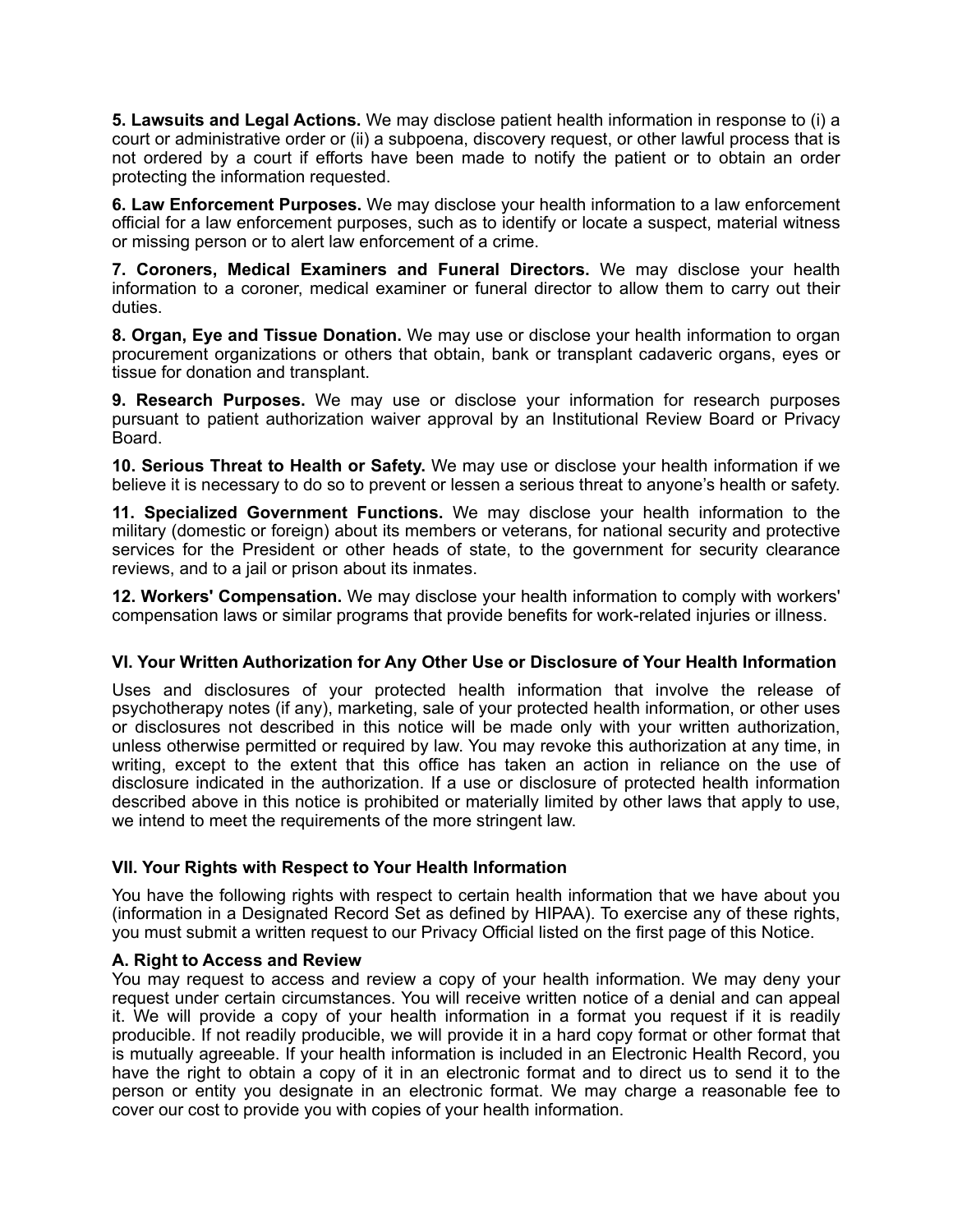#### **B. Right to Amend**

If you believe that your health information is incorrect or incomplete, you may request that we amend it. We may deny your request under certain circumstances. You will receive written notice of a denial and can file a statement of disagreement that will be included with your health information that you believe is incorrect or incomplete.

#### **C. Right to Restrict Use and Disclosure**

You may request that we restrict uses of your health information to carry out treatment, payment, or health care operations or to your family member or friend involved in your care or the payment for your care. We may not (and are not required to) agree to your requested restrictions, with one exception: If you pay out of your pocket in full for a service you receive from us and you request that we not submit the claim for this service to your health insurer or health plan for reimbursement, we must honor that request.

## **D. Right to Confidential Communications, Alternative Means and Locations**

You may request to receive communications of health information by alternative means or at an alternative location. We will accommodate a request if it is reasonable and you indicate that communication by regular means could endanger you. When you submit a written request to the Privacy Official listed on the first page of this Notice, you need to provide an alternative method of contact or alternative address and indicate how payment for services will be handled.

#### **E. Right to an Accounting of Disclosures**

You have a right to receive an accounting of disclosures of your health information for the six (6) years prior to the date that the accounting is requested except for disclosures to carry out treatment, payment, health care operations (and certain other exceptions as provided by HIPAA). The first accounting we provide in any 12-month period will be without charge to you. We may charge a reasonable fee to cover the cost for each subsequent request for an accounting within the same 12-month period. We will notify you in advance of this fee and you may choose to modify or withdraw your request at that time.

#### **F. Right to a Paper Copy of this Notice**

You have the right to a paper copy of this Notice. You may ask us to give you a paper copy of the Notice at any time (even if you have agreed to receive the Notice electronically). To obtain a paper copy, ask the Privacy Official.

#### **G. Right to Receive Notification of a Security Breach**

We are required by law to notify you if the privacy or security of your health information has been breached. The notification will occur by first class mail within sixty (60) days of the event. A breach occurs when there has been an unauthorized use or disclosure under HIPAA that compromises the privacy or security of your health information.

The breach notification will contain the following information: (1) a brief description of what happened, including the date of the breach and the date of the discovery of the breach; (2) the steps you should take to protect yourself from potential harm resulting from the breach; and (3) a brief description of what we are doing to investigate the breach, mitigate losses, and to protect against further breaches.

#### **VIII. Special Protections for HIV, Alcohol and Substance Abuse, Mental Health and Genetic Information**

Certain federal and state laws may require special privacy protections that restrict the use and disclosure of certain health information, including HIV-related information, alcohol and substance abuse information, mental health information, and genetic information. For example, a health plan is not permitted to use or disclose genetic information for underwriting purposes. Some parts of this HIPAA Notice of Privacy Practices may not apply to these types of